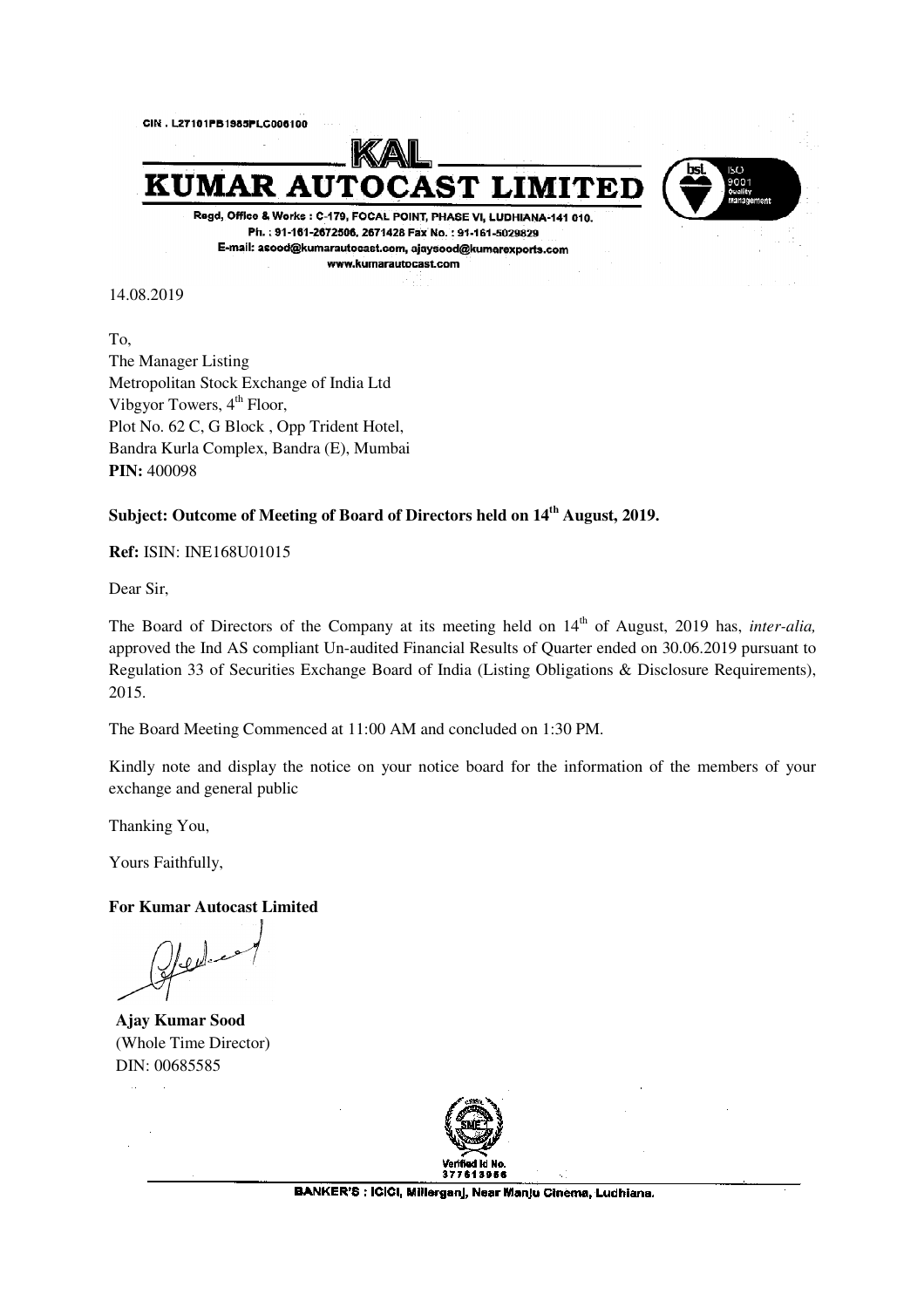## ashwani & **associates** chartered accountants

226-a, tagore nagar, ludhiana (punjab) - 141001 voice  $: +91-161-2301394, +91-161-4500426$ facsimile :  $+91 - 161 - 2302083$ mail : info@ashwaniassociates.in web : www.ashwaniassociates.in

Independent Auditor's Review Report on the Quarterly Unaudited Standalone Financial Results of the Company Pursuant to the Regulation 33 of the SEBI (Listing Obligations and Disclosure Requirements) Regulations, 2015, as amended

Review Report to The Board of Directors Kumar Autocast Limited C-179, Phase VI, Focal Point Ludhiana -141010, Punjab

- <sup>I</sup>. We have reviewed the unaudited lnd AS financial results of M/s Kumar Autocast Limited (the "Company") for the quarter ended June 30, 2019 (the "Statement") attached herewith, being submitted by the Company pursuant to Regulation 33 of the SEBI (Listing Obligations and Disclosure Requirements) Regulations. 2015. as amended ('the Regulation'), read with SEBI Circular CIRICFD/CMD1/44/2019 dated March 29, 2019 ('the Circular').
- 2. The preparation of the statement in accordance with the recognition and measurement principles laid down in Indian Accounting Standard (lnd AS) <sup>34</sup> "Interim Financial Reporting" prescribed under Section 133 of the Companies Act, 2013 read with Companies (Indian Accounting Standards) Rules, 2015, as amended, read with 'the Circular' and other accounting principles generally accepted in India is the responsibility of the management of the Company and has been approved by the Board of Directors. Our responsibility is to express <sup>a</sup> conclusion on the Statement based on our review.
- 3. We conducted our review of the Statement in accordance with the Standard on Review Engagement (SRE) 2410, "Review of Interim Financial Information performed by the Independent Auditor of the Entity" issued by the Institute of Chartered Accountants of India. This Standard requires that we plan and perfonn the review to obtain moderate assurance as to whether the Statement is free of material misstatement.
- 4. A review is limited primarily to inquiries of company personnel and analytical procedures applied to financial data and thus provides less assurance than an audit. We have not performed an audit and, accordingly, we do not express an audit opinion.

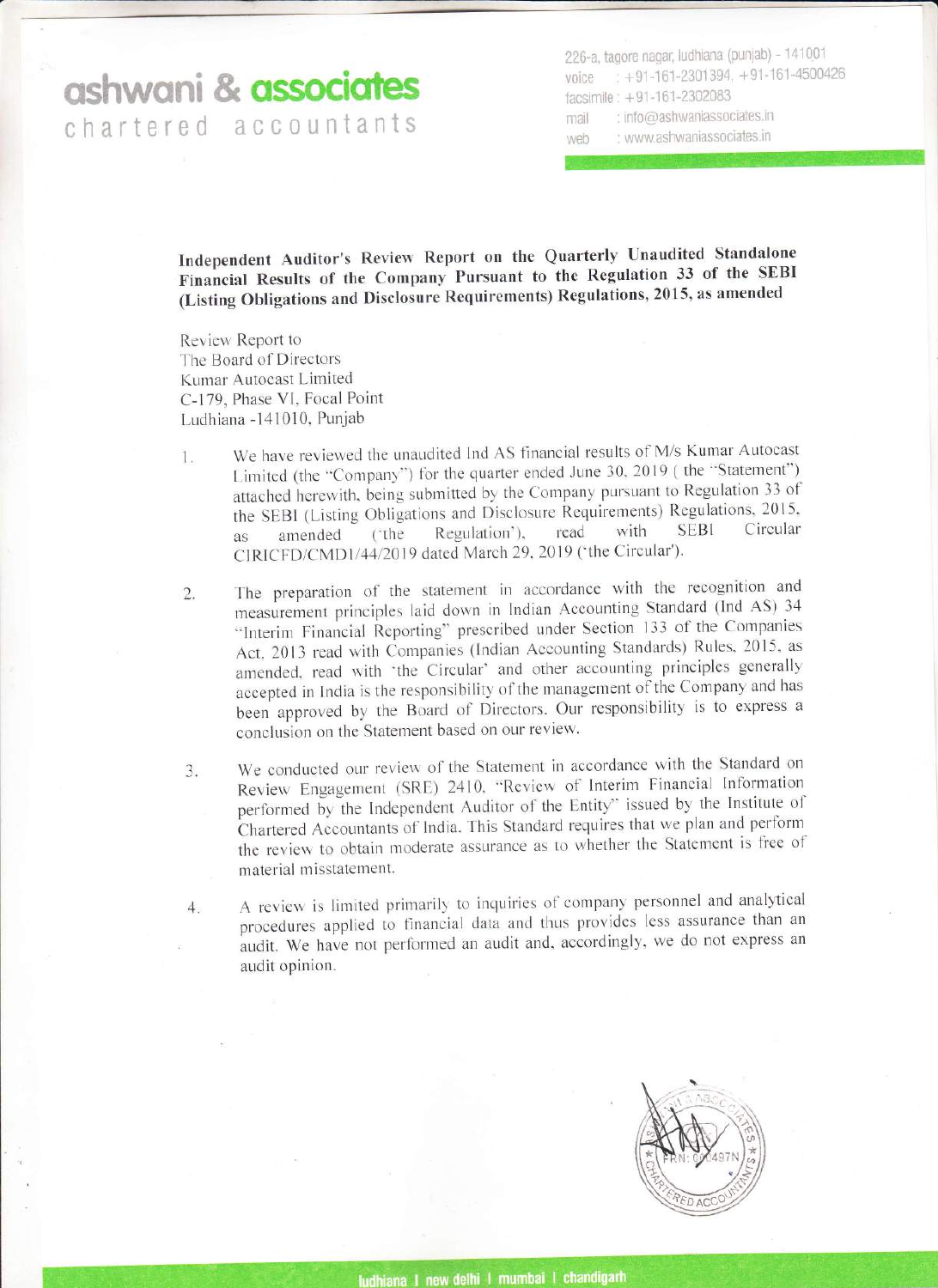## ashwani & **associates**

chartered accountants

226-a, tagore nagar, ludhiana (punjab) - 141001 voice :  $+91-161-2301394$ ,  $+91-161-4500426$ facsimile :  $+91 - 161 - 2302083$ mail : info@ashwaniassociates.in web : www.ashwaniassociates.in

Based on our review conducted as above. nothing has come to our attention that causes us to believe that the Statement has not been prepared in all material respects in accordance with the applicable Indian Accounting Standards (Ind AS) prescribed under Section 133 of the Companies Act, 2013 read with relevant rules issued thereunder and other recognized accounting practices and policies, and has not disclosed the information required to be disclosed in terms of 'the Regulation', read with 'the Circular' including the manner in which it is to be disclosed, or that it contains any material misstatement. 5.

For Ashwani & Associates

Adioa Kumar Partner M. No. 506955 UDIN: 19506955 AAAACLI427

Place : Ludhiana Dated : 14.08.2019